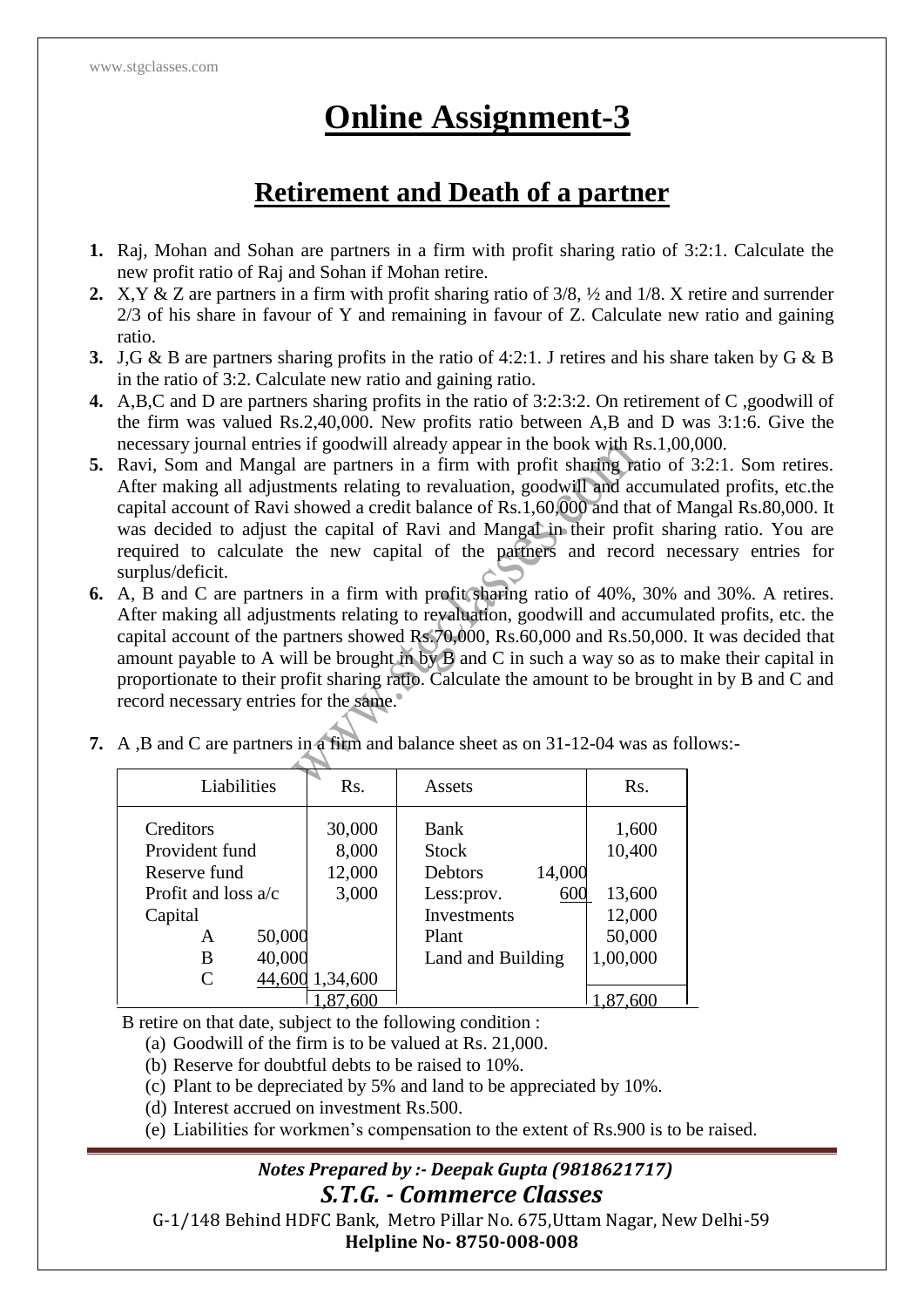www.stgclasses.com

- (f) Creditors to the extent of 2% are not likely to be claimed.
- (g) C took over the investment at a value of Rs.15,000.
- (h) New profit sharing ratio between A and C was 3:2.
- (i) Rs.1,300 to be paid to B immediately and the balance in his capital account to be paid in three equal installment together with interest @ 10% p.a.

Prepare Revaluation A/c, Capital A/cs of partners and the balance sheet and loan a/c of B.

- **8.** The Balance Sheet of X, Y and Z who shared profits in the ratio of 4:3:2 as on  $31<sup>st</sup>$  March,
	- 1993 was as follows:

|                                                                          | Liabilities      | Rs.            | Assets                                                                                              | Rs.                               |
|--------------------------------------------------------------------------|------------------|----------------|-----------------------------------------------------------------------------------------------------|-----------------------------------|
| <b>Sundry Creditors</b><br><b>General Reserve</b><br>Capitals:<br>X<br>Y | 19,000<br>14,000 | 7,700<br>1,800 | Cash at Bank<br>6,000<br><b>Debtors</b><br>Less: provision 300<br><b>Stock</b><br>Plant & Machinery | 6,300<br>5,700<br>7,000<br>10,500 |
| Ζ                                                                        | 12,000           | 45,000         | <b>Building</b>                                                                                     | 25,000                            |
|                                                                          |                  | 54,500         |                                                                                                     | 54,500                            |
| 'Y retire on the above date:                                             |                  |                |                                                                                                     |                                   |
| Stock to be depreciated by 5%.                                           |                  |                |                                                                                                     |                                   |
| Building to be appreciated by 5%.<br>Π.                                  |                  |                |                                                                                                     |                                   |
| A provision of Rs.320 be made for legal charges.<br>Ш.                   |                  |                |                                                                                                     |                                   |
| $W_{\alpha}$ Coodwill of the firm is velved at $D_{\alpha}$ 14.400       |                  |                |                                                                                                     |                                   |

- I. Stock to be depreciated by 5%.
- II. Building to be appreciated by 5%.
- III. A provision of Rs.320 be made for legal charges.
- IV. Goodwill of the firm is valued at Rs.14,400.
- V. X and Z to share the future profits in the ratio 5:3.
- VI. Y to paid Rs.5,000 in cash and the balance to be transferred to his loan account.
- VII. X and Z to maintain their capitals in the new profit sharing ratio and to bring in or withdraw cash for the purpose. Capital of the new firm be fixed at Rs.28,000.
- Prepare Revaluation Account, Capital Accounts of all partners, Bank Account and the Balance Sheet of X and Z after the retirement of Y.
- **9.** A, B and C share profits and losses in the ratio of 3:2:1. Their Balance Sheet as on 31<sup>st</sup> December, 1996 was as under :

| Liabilities                                                                                                                                | Rs.                                    | Assets                                                                                                   | Rs.                                                        |
|--------------------------------------------------------------------------------------------------------------------------------------------|----------------------------------------|----------------------------------------------------------------------------------------------------------|------------------------------------------------------------|
| Creditors<br><b>Bills Payable</b><br><b>General Reserve</b><br>Capital Accounts :<br>80,000<br>A<br>80,000<br>В<br>60,000<br>$\mathcal{C}$ | 60,000<br>32,000<br>24,000<br>2,20,000 | Cash<br>50,000<br>Debtors<br>Less: provision 6,000<br><b>Stock</b><br>Furniture<br>Machinery<br>Goodwill | 36,000<br>44,000<br>36,000<br>60,000<br>1,40,000<br>20,000 |
|                                                                                                                                            | 3,36,000                               |                                                                                                          | 3,36,000                                                   |

B retire on  $1<sup>st</sup>$  January, 1997 on following terms :

(a) Provision for doubtful debts as raised by Rs.2,000.

(b) Outstanding claim for damages of Rs.2,200 is to be provided.

- (c) Creditors be reduced by Rs.12,000.
- (d) Goodwill of the firm is valued at Rs.44,000.

### *Notes Prepared by :- Deepak Gupta (9818621717)*

### *S.T.G. - Commerce Classes*

G-1/148 Behind HDFC Bank, Metro Pillar No. 675,Uttam Nagar, New Delhi-59

**Helpline No- 8750-008-008**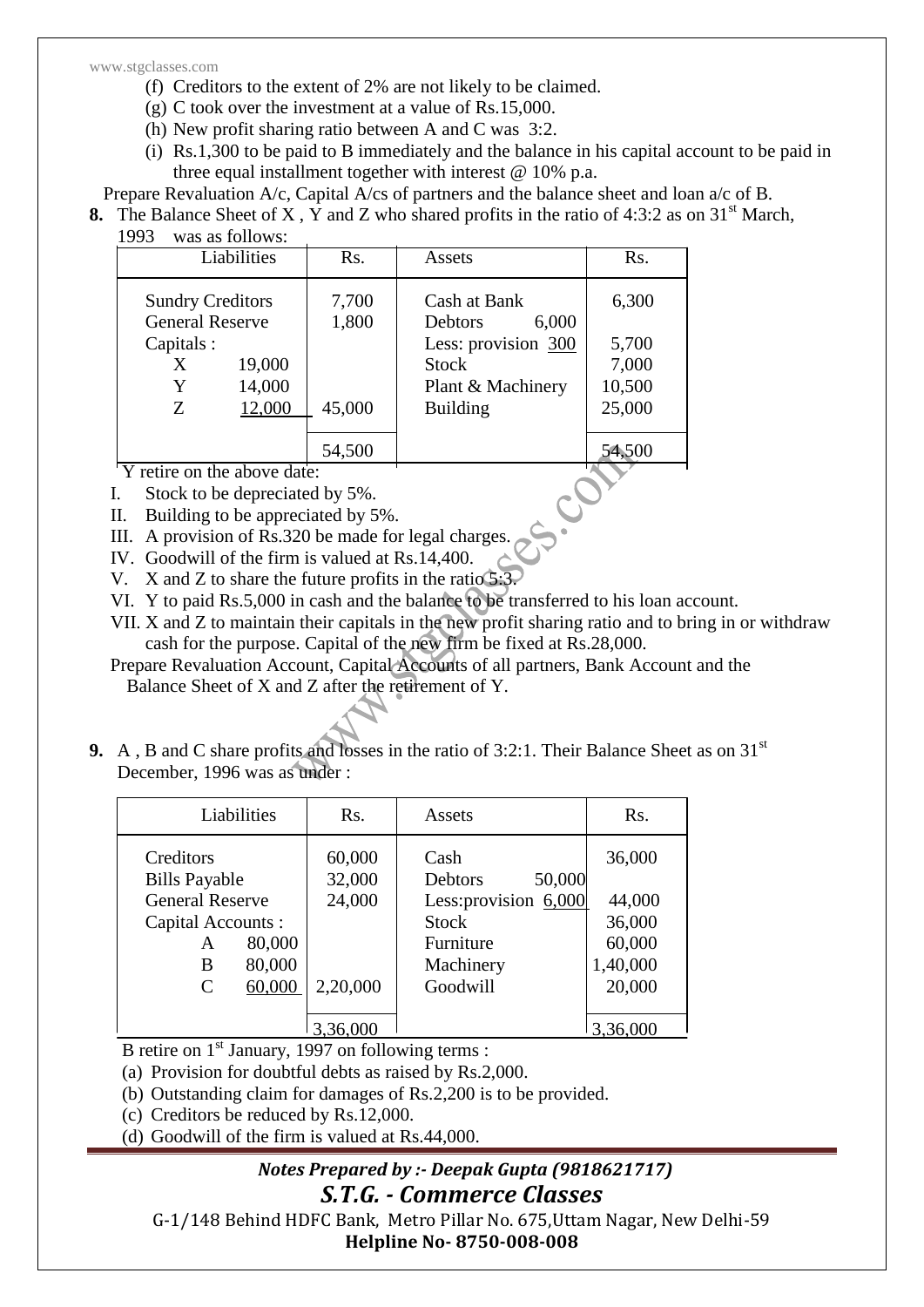#### www.stgclasses.com

- (e) B is paid cash brought in by A and C in such a manner that their capitals are in proportion of their profit sharing ratio 3:2 and to leave Rs.20,000 as cash in hand.
- Prepare Revaluation Account , Capital Accounts and Balance Sheet of A and C.
- **10.** Ram, Shyam and Mohan were partners sharing profits and losses in the ratio of 4:3:2. On 31s<sup>t</sup> December, 1992, their balance sheet stood as follows:

| Liabilities                                                                                           | Rs.                                | Assets                                                                                 | Rs.                                                   |
|-------------------------------------------------------------------------------------------------------|------------------------------------|----------------------------------------------------------------------------------------|-------------------------------------------------------|
| Creditors<br><b>General Reserve</b><br>Capitals:<br>10,000<br>Ram<br>9,000<br>Shyam<br>7,000<br>Mohan | 4,000<br>9,000<br>26,000<br>39,000 | Cash at Bank<br>Goodwill<br>Plant & Machinery<br><b>Stock</b><br><b>Sundry Debtors</b> | 11,400<br>3,600<br>14,000<br>4,000<br>6,000<br>39,000 |

 Shyam died on 14.3.1993. According to the Partnership Deed, executor of a deceased partner was entitled to :

- (1) Balance of the Partner's Capital A/c and his share of the accumulated reserves.
- (2) Interest on capital @ 5% p.a.
- (3) Share of goodwill calculated on the basis of twice the average profits of the past three completed years.
- (4) Share of profit from the closure of the last accounting year till the date of death on the basis of the average profits of the 3 completed years before death.

Rs.5,000 was to be paid to Shyam's executor and the balance due to him was to be kept in his loan account. Profits for the three years 1990, 1991 and 1992 were Rs.9,600 , Rs.12,800 and Rs.10,000 respectively. Pass the necessary journal entries and prepare Shyam's Capital Account and Shyam's Executor Account after the above adjustment on the death of Shyam.

**11.** Arti , Bharti and Seema are partners sharing profits in the proportion of 3:2:1 and their B/S on March 31,2003

| Liabilites                                                                                                                     | Rs.                                  | Assets                                                                                                                          | Rs.                                                              |
|--------------------------------------------------------------------------------------------------------------------------------|--------------------------------------|---------------------------------------------------------------------------------------------------------------------------------|------------------------------------------------------------------|
| <b>Bills Payable</b><br>Creditors<br><b>General Reserve</b><br>Capitals :<br>20,000<br>Arti<br>Bharti 12,000<br>8,000<br>Seema | 12,000<br>14,000<br>12,000<br>40,000 | <b>Buildings</b><br>Cash in Hand<br><b>Bank</b><br>Debtors<br><b>Bills</b> receivable<br><b>Stock</b><br>Advertisement suspense | 21,000<br>12,000<br>13,700<br>12,000<br>4,300<br>3,000<br>12,000 |
|                                                                                                                                | 78,000                               |                                                                                                                                 | 78,000                                                           |

Bharti died on June 30, 2003 and according to the deed her executors are entitled

- (i) The capital to her credit at the time of her death .
- (ii) Provide interest on capital @ 12%p.a.
- (iii) Her drawing to the date of death Rs.2500 and charge interest 5%.
- (iv) New ratio between Arti and Seema are 1:1.
- (v) Her proportionate share of reserve fund.

#### *Notes Prepared by :- Deepak Gupta (9818621717) S.T.G. - Commerce Classes*

G-1/148 Behind HDFC Bank, Metro Pillar No. 675,Uttam Nagar, New Delhi-59 **Helpline No- 8750-008-008**